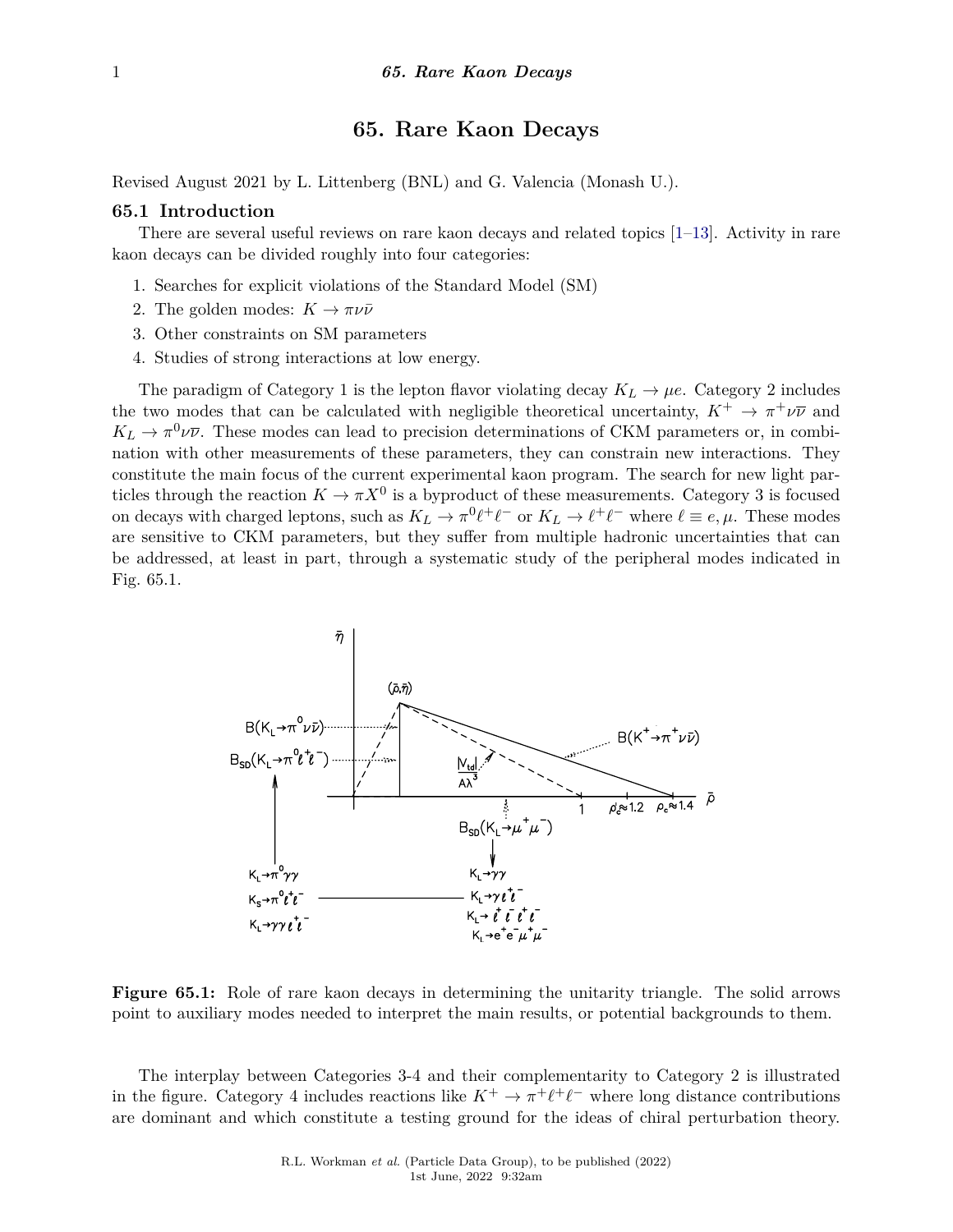Other decays in this category are  $K_L \to \pi^0 \gamma \gamma$  and  $K_L \to \ell^+ \ell^- \gamma$ . The former is important in understanding a *CP*-conserving contribution to  $K_L \to \pi^0 \ell^+ \ell^-$ , whereas the latter could shed light on long distance contributions to  $K_L \to \mu^+ \mu^-$ .

### **65.2 Explicit violations of the Standard Model**

Much activity has focussed on searches for lepton flavor violation (LFV). This is motivated by the fact that many extensions of the minimal Standard Model violate lepton flavor and by the potential to access very high energy scales. For example, the tree-level exchange of a LFV vector boson of mass *M<sup>X</sup>* that couples to left-handed fermions with electroweak strength and without mixing angles yields  $B(K_L \to \mu e) = 4.7 \times 10^{-12} (148 \text{ TeV}/M_X)^4$  [\[2\]](#page-7-2). This simple dimensional analysis may be used to read from Table 65.1 that the reaction  $K_L \rightarrow \mu e$  is already probing scales of over 100 TeV. Table 65.1 summarizes the present experimental situation vis-à-vis LFV. The  $\text{decays } K_L \to \mu^{\pm} e^{\mp} \text{ and } K^+ \to \pi^{\pm} e^{\mp} \mu^{\pm} \text{ (or } K_L \to \pi^0 e^{\mp} \mu^{\pm} \text{) provide complementary information on }$ potential family number violating interactions, since the former is sensitive to parity-odd couplings and the latter is sensitive to parity-even couplings.

Limits on certain lepton-number violating (LNV) kaon decays also have been obtained, with special interest arising from their role in constraining possible extensions of the neutrino sector [\[14,](#page-7-3) [15\]](#page-7-4), and we list those in the table as well. Related searches in *µ* and *τ* processes are discussed in our section "Tests of Conservation Laws."

| LFV mode                                             | $90\%$ CL             | Experiment     | Yr./Ref.     | Type        |
|------------------------------------------------------|-----------------------|----------------|--------------|-------------|
|                                                      | upper limit           |                |              |             |
| $K^+\rightarrow \pi^+e^-\mu^+$                       | $1.3 \times 10^{-11}$ | <b>BNL-865</b> | $2005/$ [16] | LFV         |
| $K^+\rightarrow \pi^+e^+\mu^-$                       | $6.6 \times 10^{-11}$ | NA62           | 2021 / [17]  | <b>LFV</b>  |
| $K_L \rightarrow \mu e$                              | $4.7 \times 10^{-12}$ | <b>BNL-871</b> | 1998/ [18]   | <b>LFV</b>  |
| $K_L \rightarrow \pi^0 e \mu$                        | $7.6 \times 10^{-11}$ | <b>KTeV</b>    | $2008/$ [19] | LFV         |
| $K_L \rightarrow \pi^0 \pi^0 e \mu$                  | $1.7 \times 10^{-10}$ | KTeV           | $2008/$ [19] | LFV         |
| $K^+\rightarrow \pi^-e^+e^+$                         | $5.3\times10^{-11}$   | <b>NA62</b>    | 2022 / [20]  | LNV         |
| $K^+\rightarrow \pi^-\pi^0e^+e^+$                    | $8.5 \times 10^{-10}$ | <b>NA62</b>    | 2022 / [20]  | LNV         |
| $K^+\rightarrow \pi^-\mu^+\mu^+$                     | $4.2 \times 10^{-11}$ | <b>NA62</b>    | $2019/$ [21] | LNV         |
| $K_L \rightarrow e^{\pm}e^{\pm} \mu^{\mp} \mu^{\mp}$ | $4.12\times10^{-11}$  | <b>KTeV</b>    | 2003/ [22]   | <b>LNV</b>  |
| $K^+\rightarrow \pi^-\mu^+e^+$                       | $4.2 \times 10^{-11}$ | <b>NA62</b>    | 2021 / [17]  | <b>LNFV</b> |

**Table 65.1:** Searches for lepton flavor and lepton number violation in *K* decay

# **65.3 The golden modes:**  $K \rightarrow \pi \nu \bar{\nu}$

In the SM, the decay  $K^+ \to \pi^+ \nu \bar{\nu}$  is dominated by one-loop diagrams with top-quark intermediate states while long-distance contributions are known to be quite small [\[23–](#page-7-12)[25\]](#page-7-13). This permits a precise calculation of this rate in terms of SM parameters. Studies of this process are thus motivated by the possibility of detecting non-SM physics when comparing with the results of global fits [\[26,](#page-7-14) [27\]](#page-7-15).

The branching ratio can be written in a compact form that exhibits the different ingredients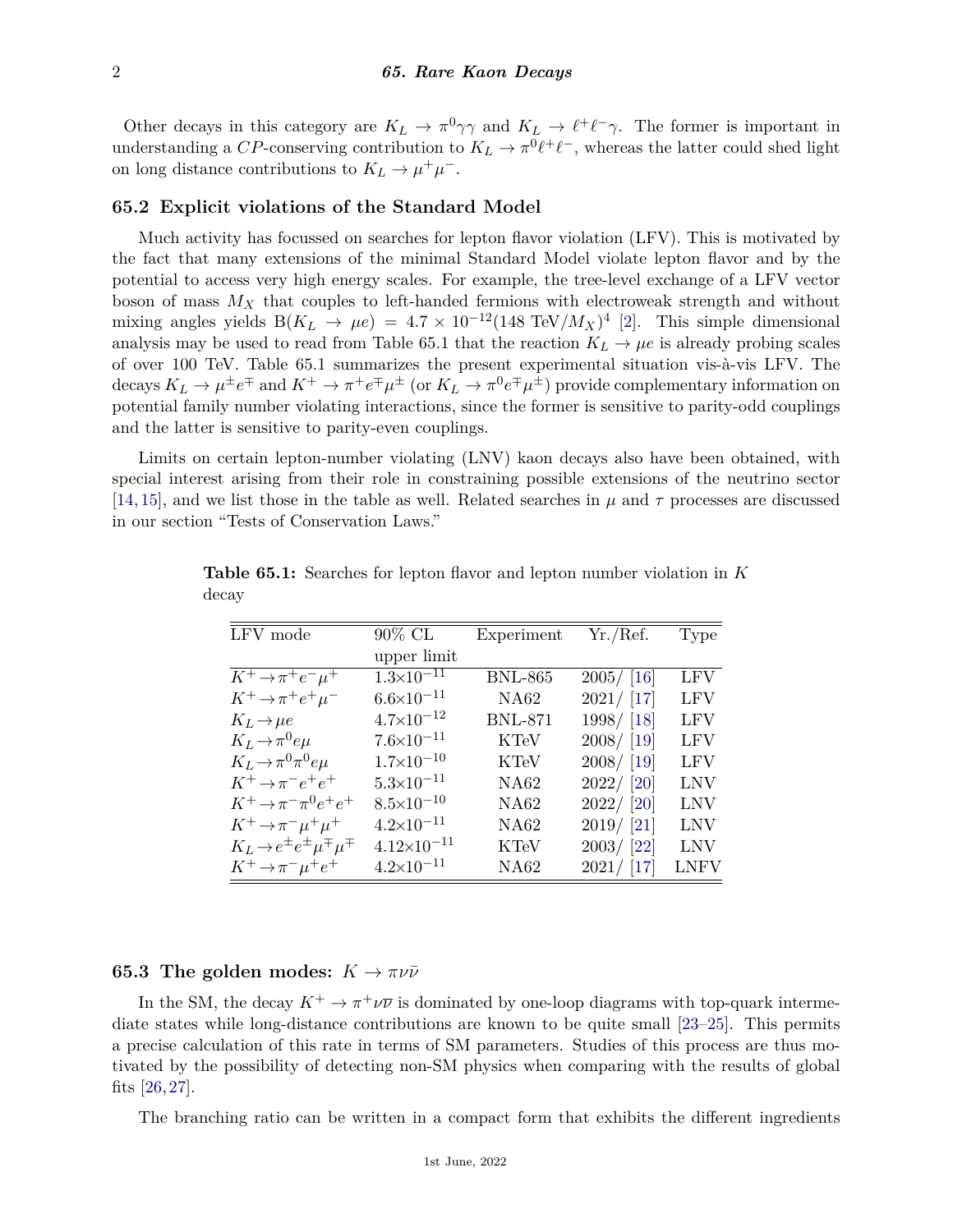that go into the calculation [\[28\]](#page-7-16),

$$
B\left(K^{+}\to\pi^{+}\nu\overline{\nu}(\gamma)\right)=\kappa_{+}(1+\Delta_{\rm EM})\left[\left(\frac{\operatorname{Im}(V_{ts}^{\star}V_{td})}{\lambda^{5}}X_{t}\right)^{2}+\left(\frac{\operatorname{Re}(V_{cs}^{\star}V_{cd})}{\lambda}P_{c}+\frac{\operatorname{Re}(V_{ts}^{\star}V_{td})}{\lambda^{5}}X_{t}\right)^{2}\right].\tag{65.1}
$$

The parameters in Eq. 65.1 incorporate the *a priori* unknown hadronic matrix element in terms of the very well-measured  $K_{e3}$  rate [\[23\]](#page-7-12) in  $\kappa_{+}$ ; long distance QED corrections in  $\Delta_{EM}$  [\[29\]](#page-8-0); the Inami-Lim function for the short distance top-quark contribution [\[30\]](#page-8-1) including NLO QCD corrections [\[31,](#page-8-2)  $32$  and the two-loop electroweak correction [\[28\]](#page-7-16), all in  $X_t$ ; and the charm-quark contributions due to short distance effects including NNLO QCD corrections [\[33,](#page-8-4)[34\]](#page-8-5) and NLO electroweak corrections via  $P_c$  [\[35\]](#page-8-6), which also includes certain long distance dubbed  $\delta P_{c,u}$  [\[25,](#page-7-13)[36\]](#page-8-7). An interesting approximate way to cast this result in terms of the CKM parameters  $\lambda$ ,  $V_{cb}$ ,  $\bar{\rho}$  and  $\bar{\eta}$  (see our Section on "The Cabibbo-Kobayashi-Maskawa mixing matrix") [\[9\]](#page-7-17) is:

$$
B(K^{+} \to \pi^{+} \nu \overline{\nu}) \approx 1.6 \times 10^{-5} |V_{cb}|^{4} [(\sigma \overline{\eta})^{2} + (\rho_{c} - \overline{\rho})^{2}], \tag{65.2}
$$

where  $\rho_c \approx 1.45$  and  $\sigma \equiv \frac{1}{(1-\frac{1}{2}\lambda^2)^2}$ . Thus,  $B(K^+ \to \pi^+ \nu \overline{\nu})$  determines an ellipse in the  $\overline{\rho}, \overline{\eta}$  plane 2 with center  $(\rho_c, 0)$  and semiaxes  $\approx \frac{1}{|V_{cl}|}$  $|V_{cb}|^2$  $\sqrt{\frac{\text{B}(K^+\to\pi^+\nu\overline{\nu})}{1.6\times10^{-5}}}$  and  $\frac{1}{\sigma|V_{cb}|^2}$  $\sqrt{\frac{\text{B}(K^+\to\pi^+\nu\overline{\nu})}{1.6\times10^{-5}}}.$ 

BNL-787 observed two candidate events [\[37,](#page-8-8) [38\]](#page-8-9) in the clean high  $\pi^+$  momentum and one event [\[39\]](#page-8-10) in the low-momentum region. The successor experiment BNL-949 observed one more in the high-momentum region [\[40\]](#page-8-11) and three more in the low-momentum region [\[41\]](#page-8-12), yielding a branching ratio of  $(1.73^{+1.15}_{-1.05}) \times 10^{-10}$  [\[42\]](#page-8-13).

The NA62 experiment, performed with in-flight decays at CERN, aims to reach a sensitivity of  $\sim 10^{-12}$  per event. NA62 was commissioned in 2015 and has taken data in 2016, 2017 and 2018. They recently published results from the 2016-18 runs [\[43\]](#page-8-14). Twenty candidate events were observed, including an estimated background of 7.03, yielding  $B(K^+ \to \pi^+ \nu \overline{\nu}) = (10.6^{+4.0}_{-3.4} |_{stat} \pm 0.9_{sys}) \times 10^{-11}$ . NA62 will continue taking data in 2021 with improvements to the detector.

Using the latest CKMfitter input (Dec. 2019) [\[26\]](#page-7-14), we estimate  $B(K^+ \to \pi^+ \nu \overline{\nu})_{SM} = (8.1 \pm$  $(0.4) \times 10^{-11}$ , near the lower end of the measurements of BNL-787/949 and NA62. Current parametric uncertainty in the CKM angles can result in numbers with central values differing from this one by up to 10% [\[44\]](#page-8-15).

The second golden mode is the neutral counterpart to our preceeding discussion:  $K_L \to \pi^0 \nu \overline{\nu}$ . It is dominantly *CP*-violating and free of hadronic uncertainties [\[23,](#page-7-12) [45,](#page-8-16) [46\]](#page-8-17). In the Standard Model, this mode is dominated by an intermediate top-quark state and does not suffer from the small uncertainty associated with the charm-quark intermediate state that affects  $K^+ \to \pi^+ \nu \overline{\nu}$ . The branching ratio is given by Ref. [\[9\]](#page-7-17):

$$
B(K_L \to \pi^0 \nu \overline{\nu}) = \kappa_L \left( \frac{\text{Im}(V_{ts}^* V_{td})}{\lambda^5} X_t \right)^2 \approx 7.6 \times 10^{-5} |V_{cb}|^4 \overline{\eta}^2 \ . \tag{65.3}
$$

As with the charged mode, the hadronic matrix element can be related to that measured in  $K_{\ell 3}$ decay and is parameterized in *κL*.

Our estimate for the branching ratio within the SM, using the latest CKMfitter input (Dec. 2019) [\[26\]](#page-7-14), is  $(2.8 \pm 0.2) \times 10^{-11}$ . Similarly to the charged kaon case, parametric uncertainty in the CKM angles can result in a central value that differs from this one by up to almost 20% [\[44\]](#page-8-15).

Grossman and Nir (GN) [\[47\]](#page-8-18) pointed out that, in a nearly model-independent manner, the two golden modes satisfy the relation  $B(K_L \to \pi^0 \nu \overline{\nu}) \lesssim 4.3 \ B(K^+ \to \pi^+ \nu \overline{\nu})$ . Using the BNL 787/949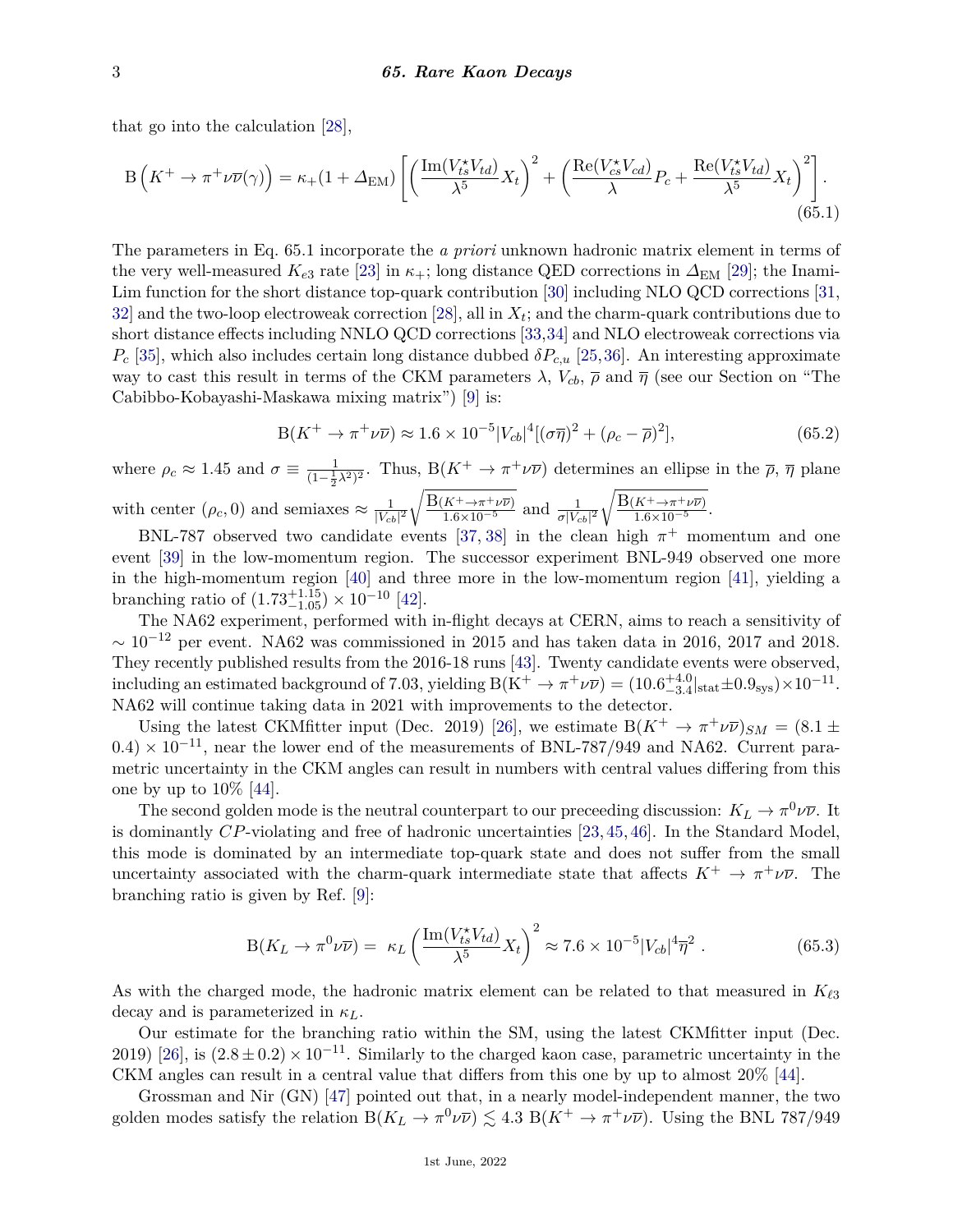90% CL bound on  $K^+ \to \pi^+ \nu \overline{\nu}$ , GN then predict  $B(K_L \to \pi^0 \nu \overline{\nu}) < 1.46 \times 10^{-9}$ . Using instead the latest NA62 result, the GN upper bound becomes  $B(K_L \to \pi^0 \nu \overline{\nu}) < 8.14 \times 10^{-10}$  [\[13\]](#page-7-1).

The KOTO experiment at J-PARC, whose initial goal is to observe this decay, has been running since 2013 and in 2018 published a 90% CL upper limit of  $3.0 \times 10^{-9}$  [\[48\]](#page-8-19), based on their 2015 data. They have run every year since, making incremental improvements to the experimental configuration between runs. In 2021 they published a result on the data taken between 2016 and 2018 in which three events were observed in the signal region [\[49\]](#page-8-20). Studies revealed two backgrounds previously unanticipated at the current level of sensitvity (7*.*2×10−10/event), one from halo  $K_L \to \gamma \gamma$  and a larger one from charged kaons produced by  $K_L$  interactions in the downstream collimator, followed by  $K^{\pm} \to \pi^0 e^{\pm} \nu_e$  where the  $e^{\pm}$  goes backwards and is not observed. These constituted more than 90 % of the expected background of 1.22 events. Conservatively assuming the three events were due to background, they extracted a 90% CL upper limit of  $4.9 \times 10^{-9}$ . Subsequent hardware and analysis improvements are expected to greatly reduce these backgrounds in future data collection. An increase of 3-5 in sensitivity is anticipated from runs planned in the next three years.



**Figure 65.2:** Summary of current situation for the golden modes  $K \to \pi \nu \bar{\nu}$ . The red ellipse shows the  $1\sigma$  SM prediction with input from CKMfitter; the green (yellow) region corresponds to the NA62 (BNL787/949)  $1\sigma$  measurement; and the dashed orange line marks the 90% CL KOTO upper bound. The black shaded region shows the GN exclusion.

The current theoretical and experimental situation for the golden modes is summarized in Fig. 65.2. The red area corresponds to the  $1\sigma$  SM prediction we obtain with the latest input available from CKMfitter (December 2019) [\[26\]](#page-7-14). The yellow region shows the result established by the combined BNL-787 and BNL-949 results, whereas the green region marks the new NA62 result for  $K^+ \to \pi^+ \nu \bar{\nu}$ . The black shaded region marks the GN exclusion, which lies significantly above the SM expectation leaving a large window for discovery of new physics contributions by experiments seeking to measure  $B(K_L \to \pi^0 \nu \overline{\nu})$ . The 90% CL upper bound on this mode from the KOTO result published in 2018 [\[48\]](#page-8-19) is shown as a dashed orange line, and is seen to still lie in the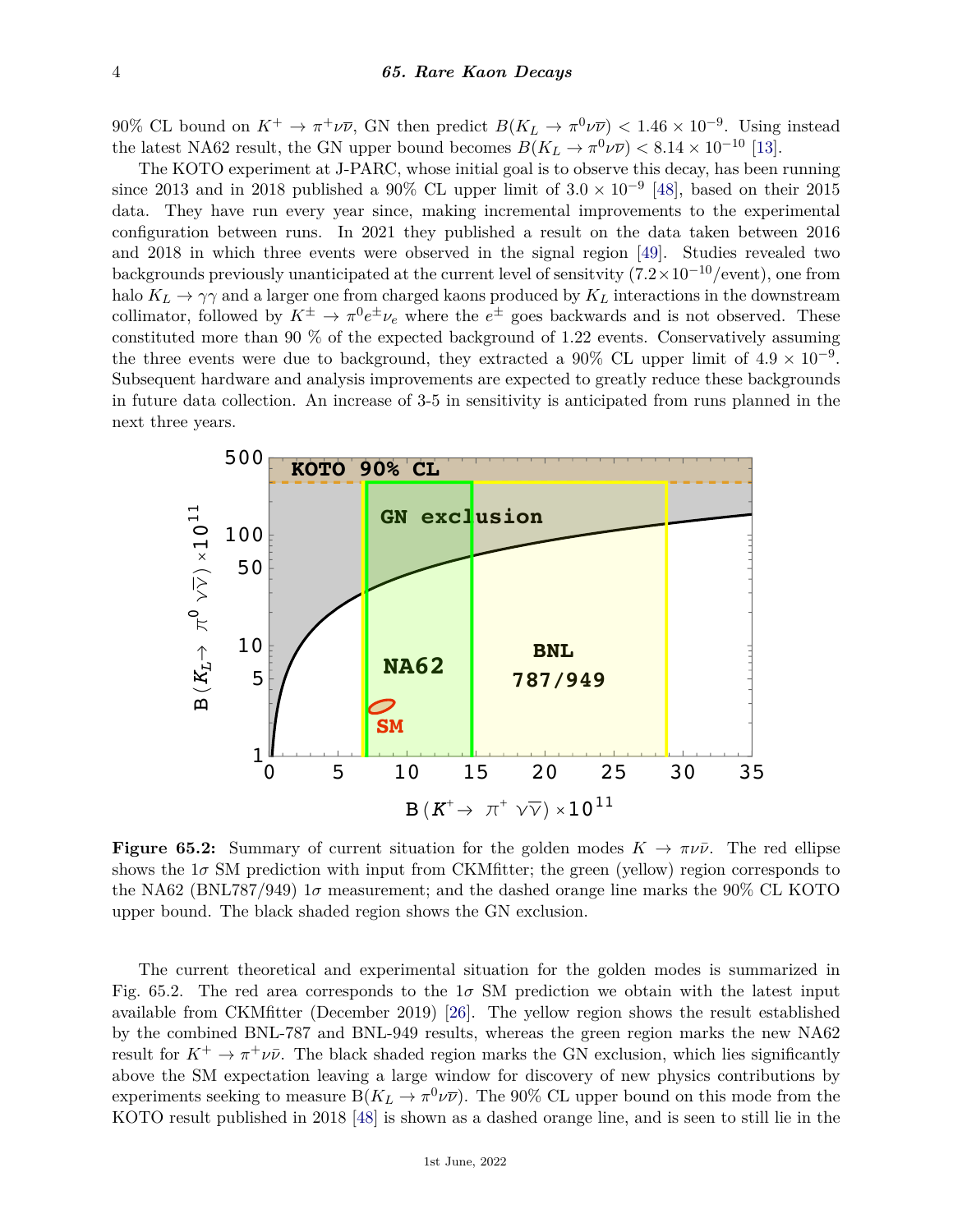GN excluded zone.

Much theoretical work has explored beyond the SM scenarios that can populate this window as well as their correlations with other rare processes outside kaon physics. Although it would be relatively straightforward to establish the existence of new physics by observing deviations from their SM values in the  $K \to \pi \nu \bar{\nu}$  modes, it would take much more extensive global fits to pinpoint the origin of any such deviation. Partial summaries with references focusing on quark flavor physics can be found in Refs. [\[9,](#page-7-17)[50](#page-8-21)[–54\]](#page-8-22). Different possibilities emphasizing an interpretation of these modes as  $K \to \pi + E_{\text{miss}}$  can be found in Refs. [\[55](#page-8-23)[–57\]](#page-8-24).

There is a subtlety in converting the GN bound extracted from measurements of  $K^+ \to \pi^+ \nu \bar{\nu}$ into an upper bound for  $K_L \to \pi^0 \nu \bar{\nu}$  as applied to KOTO [\[58\]](#page-8-25). This is due to a lack of sensitivity of the charged kaon experiments to a kinematic window near the pion mass. New physics appearing through a two body mode  $K^+ \to \pi^+ X^0$ , for an invisible  $X^0$  with mass near the pion mass, has a much weaker constraint. The situation is illustrated in Fig. 65.3 which shows the BNL787/949 [\[42\]](#page-8-13) and NA62 [\[59\]](#page-8-26) 90% c.l. limits on  $K^+ \to \pi^+ X^0$  as a function of  $m_{X^0}$  assuming  $X^0$  is stable. The implied GN bound for  $K_L \to \pi^0 X^0$ ,  $B(K_L \to \pi^0 X^0) \lesssim 4.3 B(K^+ \to \pi^+ X^0)$  is shown as a blue line and can be compared with the actual KOTO [\[48\]](#page-8-19) constraint on  $K_L \to \pi^0 X^0$  in red. Notice that the upper bound derived from NA62 is lower than that derived from BNL787/949 except for a small mass window. For  $120 \le m_{X^0} \le 150$  MeV, KOTO already has better sensitivity than that implied by the GN bound in this case. The possibility of new physics in this scenario has generated much theoretical speculation [\[60–](#page-8-27)[70\]](#page-9-0).



**Figure 65.3:** Summary of current situation for  $K \to \pi X^0$ . The solid (dashed) black line shows the exclusion limit for  $K^+ \to \pi^+ X^0$  from NA62 (BNL787/949) assuming  $X^0$  is stable. The blue line marks the constraint implied for  $K_L \to \pi^0 X^0$  by the Grossman-Nir relation and the red line marks the current KOTO limit on  $K^+ \to \pi^+ X^0$ .

The search for a new light particle  $X^0$  in  $K^+ \to \pi^+ X^0$  has a long tradition covering both longlived particles (*e.g.*, hyperphoton, axion, familon, *etc.*), and short-lived ones that decay to muon, electron, photon or neutrino pairs. The longstanding 90% CL upper limit on  $K^+ \to \pi^+ X^0$  from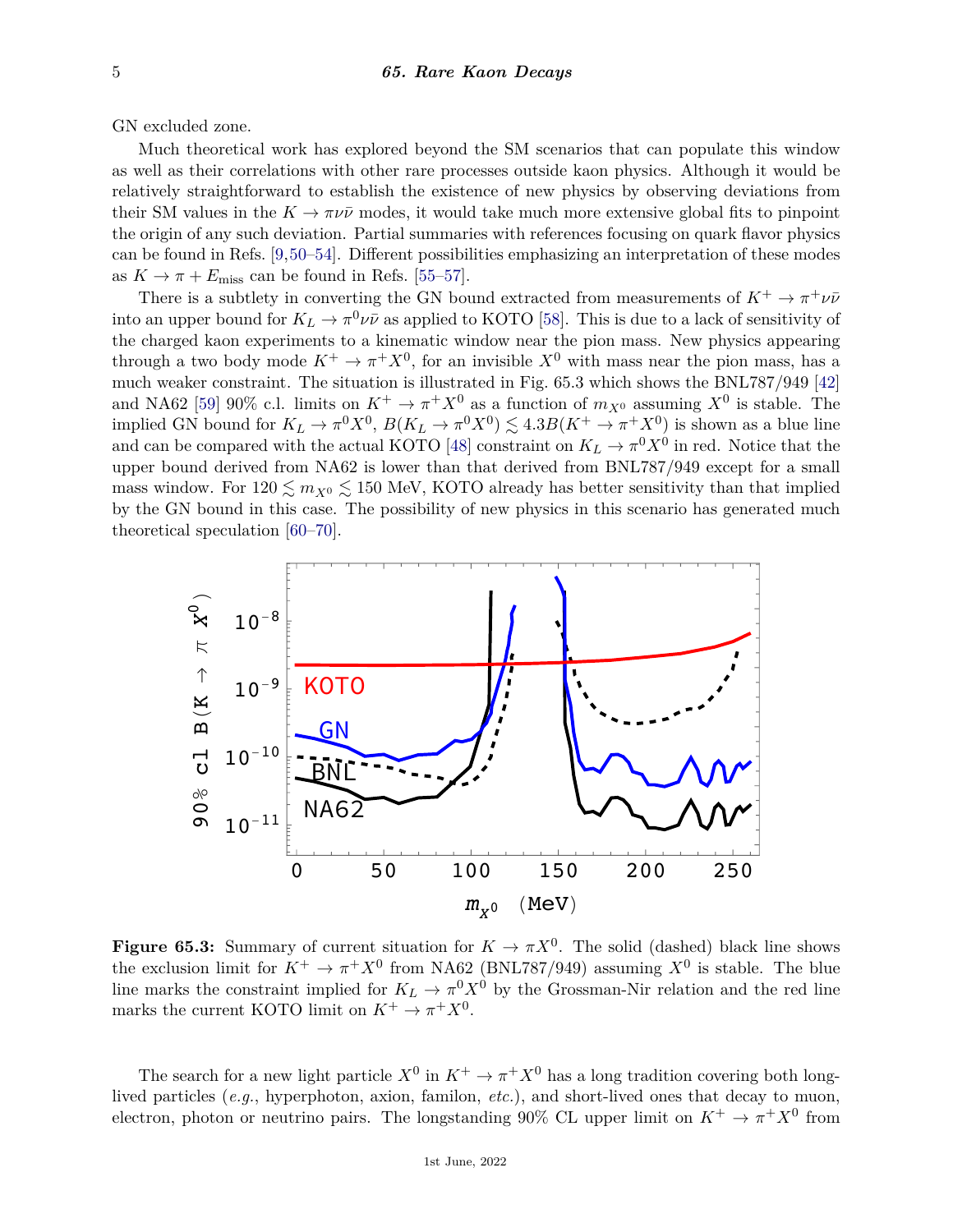BNL787/949 7.3 × 10<sup>-11</sup> [\[40\]](#page-8-11) for the case of massless  $X^0$  has been slightly improved by NA62 to  $5 \times 10^{-11}$  as can be read from Fig. 65.3. These limits can also be reinterpreted in connection with a dark photon [\[71\]](#page-9-1) or dark Z [\[72\]](#page-9-2), and in this context NA48/2 also constrained the mode  $B(K^{\pm} \rightarrow$  $\pi^{\pm}A' \to \pi^{\pm}e^+e^-$ ) [\[73\]](#page-9-3). Complementary searches for new light particles in kaon experiments use modes with two pions and include the KTeV bound  $B(K_L \to \pi^0 \pi^0 X^0 \to \pi^0 \pi^0 \mu^+ \mu^-) < 1 \times 10^{-10}$  [\[74\]](#page-9-4) and the E391a bound  $B(K_L \to \pi^0 \pi^0 X^0 \to \pi^0 \pi^0 \gamma \gamma) < 2.4 \times 10^{-7}$  [\[75\]](#page-9-5).

Neutrino pair modes with one extra pion,  $K \to \pi \pi \nu \bar{\nu}$ , are similarly dominated by short distance contributions in the SM [\[76–](#page-9-6)[78\]](#page-9-7). Even though they are theoretically clean, they occur with very low rates with branching ratios of order 10−13. The current best bound comes from KEK-391a,  $B(K_L \to \pi^0 \pi^0 \nu \bar{\nu}) < 8.1 \times 10^{-7}$  at 90% CL [\[79\]](#page-9-8). There is also a bound for the charged kaon mode  $B(K^+ \to \pi^+ \pi^0 \nu \bar{\nu}) < 4.3 \times 10^{-5}$  at 90% CL [\[80\]](#page-9-9) from BNL-787. New physics contributions to these modes are discussed in [\[81\]](#page-9-10).

## **65.4 Other constraints on Standard Model parameters**

The decay  $K_L \to \mu^+\mu^-$  has a short distance contribution sensitive to the CKM parameter  $\bar{\rho}$ , given by [\[5\]](#page-7-18):

$$
B_{\rm SD}(K_L \to \mu^+ \mu^-) \approx 2.7 \times 10^{-4} |V_{cb}|^4 (\rho_c' - \overline{\rho})^2 \tag{65.4}
$$

where  $\rho'_{c}$  depends on the charm quark mass and is approximately 1.2. This decay, however, is dominated by a long-distance contribution from a two-photon intermediate state. The absorptive (imaginary) part of the long-distance component is determined by the measured rate for  $K_L \rightarrow \gamma \gamma$ to be  $B_{\text{abs}}(K_L \to \mu^+\mu^-) = (6.64 \pm 0.07) \times 10^{-9}$ ; and it almost completely saturates the observed rate  $B(K_L \to \mu^+ \mu^-) = (6.84 \pm 0.11) \times 10^{-9}$  [\[82\]](#page-9-11). The difference between the observed rate and the absorptive component can be attributed to the (coherent) sum of the short-distance amplitude and the real part of the long-distance amplitude. The latter cannot be derived directly from experiment [\[83\]](#page-9-12), but can be estimated with certain assumptions [\[84,](#page-9-13) [85\]](#page-9-14).

By contrast, the decay  $K_L \to e^+e^-$  is completely dominated by long distance physics and is easier to estimate. The result,  $B(K_L \to e^+e^-) \sim 9 \times 10^{-12}$  [\[83,](#page-9-12)[86\]](#page-9-15), is in good agreement with the BNL-871 measurement,  $(8.7^{+5.7}_{-4.1})$  $_{-4.1}^{+5.7}$ ) × 10<sup>-12</sup> [\[87\]](#page-9-16).

The mode  $K_S \to \mu^+\mu^-$  has a short distance contribution proportional to the square of the CKM parameter  $\bar{\eta}$  entering at the 10<sup>-13</sup> level [\[10\]](#page-7-19). It also has long distance contributions arising from the two photon intermediate state which result in a rate  $B(K_S \to \mu^+ \mu^-)_{LD} = 5.1 \times 10^{-12}$  [\[10\]](#page-7-19). There is a 90% CL limit  $B(K_S \to \mu^+\mu^-) < 2.1 \times 10^{-10}$  from LHCb [\[88,](#page-9-17)[89\]](#page-9-18). The interplay between  $K_L \to \mu^+\mu^-$  and  $K_S \to \mu^+\mu^-$  has been the subject of [\[90,](#page-9-19)[91\]](#page-9-20), and it has been pointed out that a measurement of time-dependent interference effects could be used to extract information on CKM angles from  $K \to \mu^+\mu^-$  measurements [\[92\]](#page-9-21).

The decay  $K_L \to \pi^0 e^+ e^-$  is sensitive to the CKM parameter  $\eta$  through its *CP*-violating component. There are both direct and indirect *CP*-violating amplitudes that can interfere. The direct *CP*-violating amplitude is short distance dominated and has been calculated in detail within the SM [\[5\]](#page-7-18). The indirect *CP*-violating amplitude can be inferred from a measurement of  $K_S \to \pi^0 e^+ e^-$ . The complete *CP*-violating contribution to the rate can be written as [\[93–](#page-9-22)[95\]](#page-9-23):

$$
B_{\rm CPV} \approx \left[15.7|a_S|^2 \pm 1.4\left(\frac{|V_{cb}|^2\overline{\eta}}{10^{-4}}\right)|a_S| + 0.12\left(\frac{|V_{cb}|^2\overline{\eta}}{10^{-4}}\right)^2\right] \times 10^{-12}
$$
 (65.5)

where the three terms correspond to the indirect *CP* violation, the interference, and the direct  $CP$  violation, respectively. The parameter  $a<sub>S</sub>$  has been extracted by NA48/1 from a measurement of  $K_S \to \pi^0 e^+ e^-$  with the result  $|a_S| = 1.06^{+0.26}_{-0.21} \pm 0.07$  [\[96\]](#page-9-24), as well as from a measurement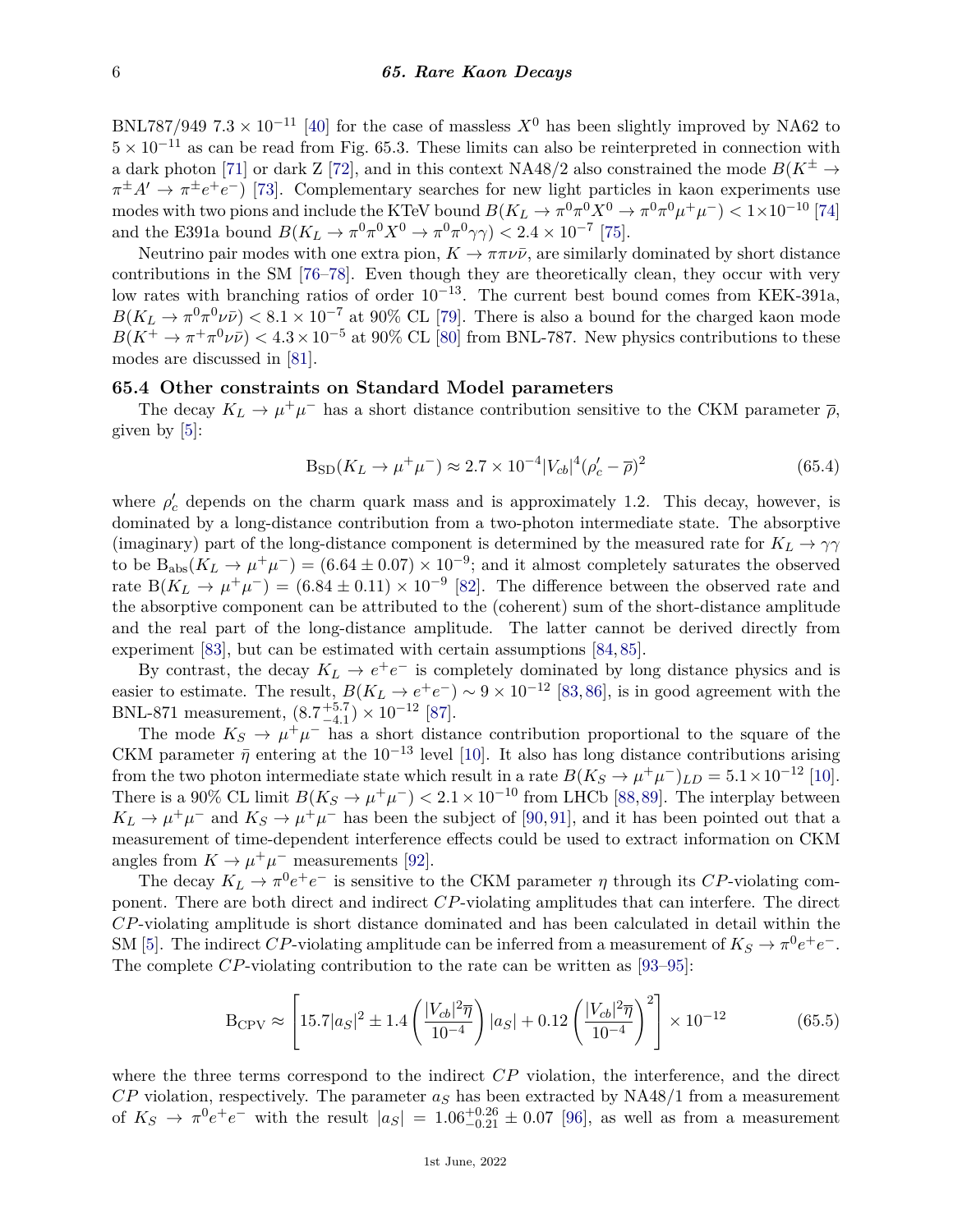of  $K_S \to \pi^0 \mu^+ \mu^-$  with the result  $|a_S| = 1.54_{-0.32}^{+0.40} \pm 0.06$  [\[97\]](#page-9-25). With current constraints on the CKM parameters, and assuming a positive sign for the interference term [\[95,](#page-9-23) [98\]](#page-9-26), this implies that  $B_{\rm CPV}(K_L \to \pi^0 e^+ e^-) \approx (3.1 \pm 0.9) \times 10^{-11}$ , where the three contributions to the central value from indirect, interference and direct  $CP$  violation are  $(1.76, 0.9, 0.45) \times 10^{-11}$  respectively. It should be noted that more recent studies suggest a much larger uncertainty in the value of *a<sup>S</sup>* [\[99\]](#page-9-27).

 $K_L \rightarrow \pi^0 e^+ e^-$  also has a *CP*-conserving component dominated by a two-photon intermediate state. This component can be decomposed into an absorptive and a dispersive part. The absorptive part can be extracted from the measurement of the low  $m_{\gamma\gamma}$  region of the  $K_L \to \pi^0 \gamma \gamma$  spectrum. The rate and the shape of the distribution  $d\Gamma/dm_{\gamma\gamma}$  in  $K_L \to \pi^0 \gamma \gamma$  are well described in chiral perturbation theory in terms of three (*a priori*) unknown parameters [\[100](#page-9-28)[–103\]](#page-9-29).

Both KTeV and NA48 have studied the mode  $K_L \to \pi^0 \gamma \gamma$ , reporting similar results. KTeV finds  $B(K_L \to \pi^0 \gamma \gamma) = (1.29 \pm 0.03_{\text{stat}} \pm 0.05_{\text{sys}}) \times 10^{-6}$  [\[104\]](#page-10-0), while NA48 finds  $B(K_L \to \pi^0 \gamma \gamma) = (1.36 \pm 0.05_{\text{sys}})$  $0.03<sub>stat</sub> \pm 0.03<sub>sys</sub> \pm 0.03<sub>norm</sub> \times 10<sup>-6</sup>$  [\[105\]](#page-10-1). Both experiments are consistent with a negligible rate in the low  $m_{\gamma\gamma}$  region, suggesting a very small *CP*-conserving component  $B_{\text{CP}}(K_L \to \pi^0 e^+ e^-) \sim$  $\mathcal{O}(10^{-13})$  [\[95,](#page-9-23) [103,](#page-9-29) [105\]](#page-10-1). There remains some model dependence in the estimate of the dispersive part of the *CP*-conserving  $K_L \to \pi^0 e^+ e^-$  [\[95\]](#page-9-23).

The related process,  $K_L \to \pi^0 \gamma e^+ e^-$ , is potentially an additional background to  $K_L \to \pi^0 e^+ e^$ in some region of phase space [\[106\]](#page-10-2). This process has been observed with a branching ratio of  $(1.62 \pm 0.14<sub>stat</sub> \pm 0.09<sub>sys</sub>) \times 10<sup>-8</sup>$  [\[107\]](#page-10-3).

The decay  $K_L \to \gamma \gamma e^+ e^-$  constitutes the dominant background to  $K_L \to \pi^0 e^+ e^-$ . It was first observed by BNL-845 [\[108\]](#page-10-4), and subsequently confirmed with a much larger sample by KTeV [\[109\]](#page-10-5). It has been estimated that this background will enter at about the 10−<sup>10</sup> level [\[110,](#page-10-6)[111\]](#page-10-7), comparable to or larger than the signal level. Because of this, the observation of  $K_L \to \pi^0 e^+ e^-$  at the SM level will depend on background subtraction with good statistics. Possible alternative strategies are discussed in Ref. [\[95\]](#page-9-23) and references cited therein.

The 90% CL upper bound for the process  $K_L \to \pi^0 e^+ e^-$  is  $2.8 \times 10^{-10}$  [\[111\]](#page-10-7). For the closely related muonic process, the published upper bound is  $B(K_L \to \pi^0 \mu^+ \mu^-) \leq 3.8 \times 10^{-10}$  [\[112\]](#page-10-8), compared with the SM prediction of  $(1.9 \pm 0.5) \times 10^{-11}$ . The latter assumes positive interference between the direct- and indirect-CP violating components and includes a CP-conserving component which contributes about 30% of the total [\[10,](#page-7-19) [113\]](#page-10-9).

A study of  $K_L \to \pi^0 \mu^+ \mu^-$  has indicated that it might be possible to extract the direct *CP*violating contribution by a joint study of the Dalitz plot variables and the components of the  $\mu^+$ polarization [\[114\]](#page-10-10). The latter tends to be quite substantial so that large statistics may not be necessary.

Combined information from  $K_L \to \pi^0 \ell^+ \ell^-$  as well as  $K_L \to \mu^+ \mu^-$  complements the  $K \to \pi \nu \bar{\nu}$ measurements in constraining physics beyond the SM [\[115\]](#page-10-11).

#### **65.5 Other long distance dominated modes**

The decays  $K^+ \to \pi^+ \ell^+ \ell^-$  ( $\ell = e$  or  $\mu$ ) have received considerable attention. The rate and spectrum have been measured for both the electron and muon modes [\[116–](#page-10-12)[121\]](#page-10-13). A review of the theoretical status of these modes can be found in [\[99,](#page-9-27) [122\]](#page-10-14).

Ref. [\[93,](#page-9-22) [94\]](#page-9-30) has proposed a parameterization inspired by chiral perturbation theory, which provides a successful description of data but indicates the presence of large corrections beyond leading order. More work is needed to fully understand the origin of these large corrections. The mode  $K^+ \to \pi^+\pi^0 e^+e^-$ , analyzed by NA48/2 [\[123\]](#page-10-15), is also dominated by long distance physics but it has been argued that measuring asymmetries can provide information on the short distance components [\[124\]](#page-10-16). The current status of these modes is discussed in [\[125\]](#page-10-17).

The decay  $K^+ \to \pi^+ \gamma \gamma$  can be predicted in terms of one unknown parameter to leading order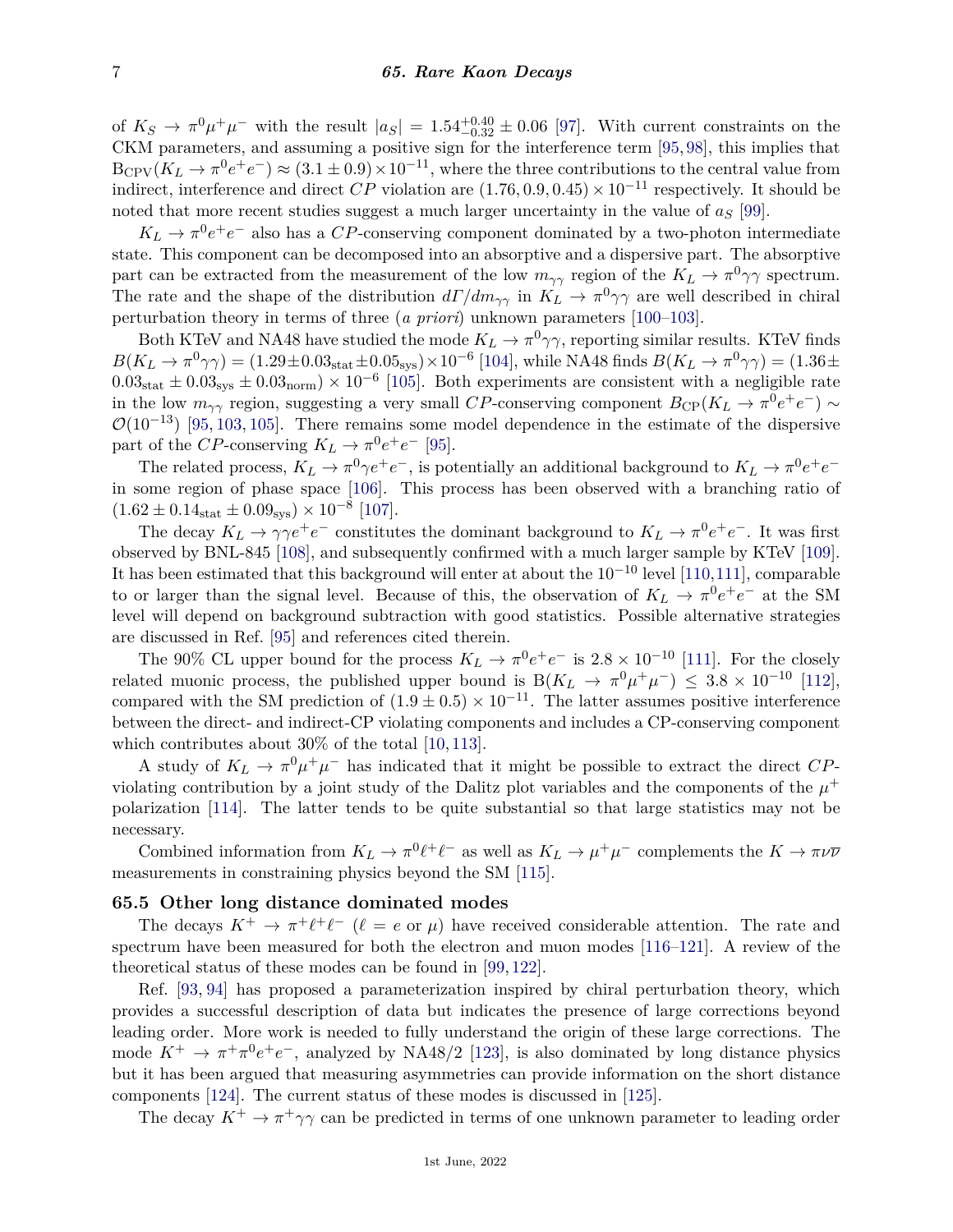in  $\chi$ PT resulting in a correlation between the rate and the diphoton mass spectrum [\[126\]](#page-10-18). Certain important corrections at the next order are also known [\[127\]](#page-10-19). The rate was first measured by E787 [\[128\]](#page-10-20), and NA48/2 [\[129\]](#page-10-21) has obtained a more precise result with a 6\% error, as well as the corresponding spectrum fits. The most recent, and precise, result is from NA62 based on a sample of 232 events [\[130\]](#page-10-22) but is still insufficient to distinguish between the leading order and next order *χ*PT parameterizations. The NA48 and NA62 results have been combined in [\[131\]](#page-10-23).

Much information has been recorded by KTeV and NA48 on the rates and spectrum for the Dalitz pair conversion modes  $K_L \to \ell^+ \ell^- \gamma$  [\[132,](#page-10-24) [133\]](#page-10-25), and  $K_L \to \ell^+ \ell^- \ell'^+ \ell'^-$  for  $\ell, \ell' = e$  or  $\mu$ [\[22,](#page-7-11)[134\]](#page-10-26). All these results are used to test hadronic models and should eventually help unravel the underlying physics in  $K_L \rightarrow \mu^+ \mu^-$  [\[85,](#page-9-14) [90,](#page-9-19) [135\]](#page-10-27).

### <span id="page-7-0"></span>*References*

- [1] L. Littenberg and G. Valencia, [Ann. Rev. Nucl. Part. Sci.](http://doi.org/10.1146/annurev.ns.43.120193.003501) **43**[, 729](http://doi.org/10.1146/annurev.ns.43.120193.003501) (1993), [\[hep-ph/9303225\].](https://arxiv.org/abs/hep-ph/9303225)
- <span id="page-7-2"></span>[2] J. L. Ritchie and S. G. Wojcicki, [Rev. Mod. Phys.](http://doi.org/10.1103/RevModPhys.65.1149) **65**[, 1149](http://doi.org/10.1103/RevModPhys.65.1149) (1993).
- [3] B. Winstein and L. Wolfenstein, [Rev. Mod. Phys.](http://doi.org/10.1103/RevModPhys.65.1113) **65**[, 1113](http://doi.org/10.1103/RevModPhys.65.1113) (1993).
- <span id="page-7-18"></span>[4] A. Pich, [Rept. Prog. Phys.](http://doi.org/10.1088/0034-4885/58/6/001) **58**[, 563](http://doi.org/10.1088/0034-4885/58/6/001) (1995), [\[hep-ph/9502366\].](https://arxiv.org/abs/hep-ph/9502366)
- [5] G. Buchalla, A. J. Buras and M. E. Lautenbacher, [Rev. Mod. Phys.](http://doi.org/10.1103/RevModPhys.68.1125) **68**[, 1125](http://doi.org/10.1103/RevModPhys.68.1125) (1996), [\[hep](https://arxiv.org/abs/hep-ph/9512380)[ph/9512380\].](https://arxiv.org/abs/hep-ph/9512380)
- [6] G. D'Ambrosio and G. Isidori, [Int. J. Mod. Phys.](http://doi.org/10.1142/S0217751X98000020) **[A13](http://doi.org/10.1142/S0217751X98000020)**, 1 (1998), [\[hep-ph/9611284\].](https://arxiv.org/abs/hep-ph/9611284)
- [7] P. Buchholz and B. Renk, [Prog. Part. Nucl. Phys.](http://doi.org/10.1016/S0146-6410(97)00045-8) **39**[, 253](http://doi.org/10.1016/S0146-6410(97)00045-8) (1997).
- [8] A. R. Barker and S. H. Kettell, [Ann. Rev. Nucl. Part. Sci.](http://doi.org/10.1146/annurev.nucl.50.1.249) **50**[, 249](http://doi.org/10.1146/annurev.nucl.50.1.249) (2000), [\[hep-ex/0009024\].](https://arxiv.org/abs/hep-ex/0009024)
- <span id="page-7-17"></span>[9] A. J. Buras, F. Schwab and S. Uhlig, [Rev. Mod. Phys.](http://doi.org/10.1103/RevModPhys.80.965) **80**[, 965](http://doi.org/10.1103/RevModPhys.80.965) (2008), [\[hep-ph/0405132\].](https://arxiv.org/abs/hep-ph/0405132)
- <span id="page-7-19"></span>[10] V. Cirigliano *et al.*, [Rev. Mod. Phys.](http://doi.org/10.1103/RevModPhys.84.399) **84**[, 399](http://doi.org/10.1103/RevModPhys.84.399) (2012), [\[arXiv:1107.6001\].](https://arxiv.org/abs/1107.6001)
- [11] D. Bryman *et al.*, [Ann. Rev. Nucl. Part. Sci.](http://doi.org/10.1146/annurev-nucl-102010-130431) **61**[, 331](http://doi.org/10.1146/annurev-nucl-102010-130431) (2011).
- [12] T. K. Komatsubara, [Prog. Part. Nucl. Phys.](http://doi.org/10.1016/j.ppnp.2012.04.001) **67**[, 995](http://doi.org/10.1016/j.ppnp.2012.04.001) (2012), [\[arXiv:1203.6437\].](https://arxiv.org/abs/1203.6437)
- <span id="page-7-1"></span>[13] A. Ceccucci, [Annual Review of Nuclear and Particle Science](http://doi.org/10.1146/annurev-nucl-102419-054905) **71**[, 1](http://doi.org/10.1146/annurev-nucl-102419-054905) (2021), URL [https:](https://doi.org/10.1146/annurev-nucl-102419-054905) [//doi.org/10.1146/annurev-nucl-102419-054905](https://doi.org/10.1146/annurev-nucl-102419-054905).
- <span id="page-7-4"></span><span id="page-7-3"></span>[14] A. Atre *et al.*, [JHEP](http://doi.org/10.1088/1126-6708/2009/05/030) **05**[, 030](http://doi.org/10.1088/1126-6708/2009/05/030) (2009), [\[arXiv:0901.3589\].](https://arxiv.org/abs/0901.3589)
- [15] L. S. Littenberg and R. Shrock, [Phys. Lett.](http://doi.org/10.1016/S0370-2693(00)01041-8) **[B491](http://doi.org/10.1016/S0370-2693(00)01041-8)**, 285 (2000), [\[hep-ph/0005285\].](https://arxiv.org/abs/hep-ph/0005285)
- <span id="page-7-5"></span>[16] A. Sher *et al.*, [Phys. Rev.](http://doi.org/10.1103/PhysRevD.72.012005) **D72**[, 012005](http://doi.org/10.1103/PhysRevD.72.012005) (2005), [\[hep-ex/0502020\].](https://arxiv.org/abs/hep-ex/0502020)
- <span id="page-7-6"></span>[17] E. Cortina Gil *et al.* (NA62), [Phys. Rev. Lett.](http://doi.org/10.1103/PhysRevLett.127.131802) **127**[, 13, 131802](http://doi.org/10.1103/PhysRevLett.127.131802) (2021), [\[arXiv:2105.06759\].](https://arxiv.org/abs/2105.06759)
- <span id="page-7-7"></span>[18] D. Ambrose *et al.* (BNL), [Phys. Rev. Lett.](http://doi.org/10.1103/PhysRevLett.81.5734) **81**[, 5734](http://doi.org/10.1103/PhysRevLett.81.5734) (1998), [\[hep-ex/9811038\].](https://arxiv.org/abs/hep-ex/9811038)
- <span id="page-7-8"></span>[19] E. Abouzaid *et al.* (KTeV), [Phys. Rev. Lett.](http://doi.org/10.1103/PhysRevLett.100.131803) **100**[, 131803](http://doi.org/10.1103/PhysRevLett.100.131803) (2008), [\[arXiv:0711.3472\].](https://arxiv.org/abs/0711.3472)
- <span id="page-7-9"></span>[20] E. Cortina Gil *et al.* (NA62) (2022), [\[arXiv:2202.00331\].](https://arxiv.org/abs/2202.00331)
- <span id="page-7-10"></span>[21] E. Cortina Gil *et al.* (NA62), [Phys. Lett.](http://doi.org/10.1016/j.physletb.2019.07.041) **B797**[, 134794](http://doi.org/10.1016/j.physletb.2019.07.041) (2019), [\[arXiv:1905.07770\].](https://arxiv.org/abs/1905.07770)
- <span id="page-7-12"></span><span id="page-7-11"></span>[22] A. Alavi-Harati *et al.* (KTeV), [Phys. Rev. Lett.](http://doi.org/10.1103/PhysRevLett.90.141801) **90**[, 141801](http://doi.org/10.1103/PhysRevLett.90.141801) (2003), [\[hep-ex/0212002\].](https://arxiv.org/abs/hep-ex/0212002)
- [23] J. S. Hagelin and L. S. Littenberg, [Prog. Part. Nucl. Phys.](http://doi.org/10.1016/0146-6410(89)90007-0) **[23](http://doi.org/10.1016/0146-6410(89)90007-0)**, 1 (1989).
- [24] M. Lu and M. B. Wise, [Phys. Lett.](http://doi.org/10.1016/0370-2693(94)90223-2) **[B324](http://doi.org/10.1016/0370-2693(94)90223-2)**, 461 (1994), [\[hep-ph/9401204\].](https://arxiv.org/abs/hep-ph/9401204)
- <span id="page-7-13"></span>[25] A. F. Falk, A. Lewandowski and A. A. Petrov, [Phys. Lett.](http://doi.org/10.1016/S0370-2693(01)00343-4) **[B505](http://doi.org/10.1016/S0370-2693(01)00343-4)**, 107 (2001), [\[hep](https://arxiv.org/abs/hep-ph/0012099)[ph/0012099\].](https://arxiv.org/abs/hep-ph/0012099)
- <span id="page-7-14"></span>[26] J. Charles *et al.*, [Phys. Rev.](http://doi.org/10.1103/PhysRevD.84.033005) **D84**[, 033005](http://doi.org/10.1103/PhysRevD.84.033005) (2011), [\[arXiv:1106.4041\].](https://arxiv.org/abs/1106.4041)
- <span id="page-7-15"></span>[27] M. Bona *et al.* (UTfit), [JHEP](http://doi.org/10.1088/1126-6708/2008/03/049) **03**[, 049](http://doi.org/10.1088/1126-6708/2008/03/049) (2008), [\[arXiv:0707.0636\].](https://arxiv.org/abs/0707.0636)
- <span id="page-7-16"></span>[28] J. Brod, M. Gorbahn and E. Stamou, [Phys. Rev.](http://doi.org/10.1103/PhysRevD.83.034030) **D83**[, 034030](http://doi.org/10.1103/PhysRevD.83.034030) (2011), [\[arXiv:1009.0947\].](https://arxiv.org/abs/1009.0947)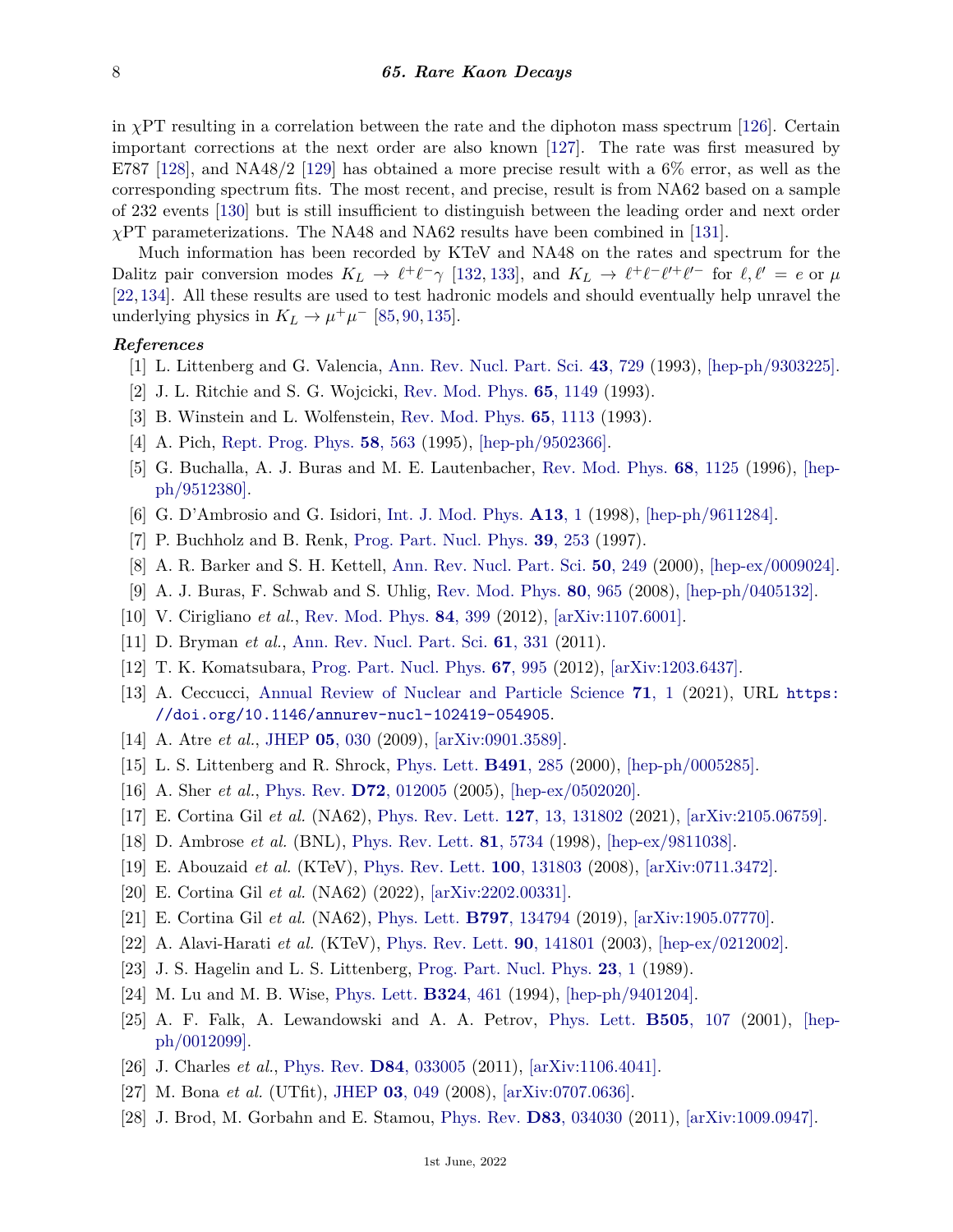- <span id="page-8-0"></span>[29] F. Mescia and C. Smith, [Phys. Rev.](http://doi.org/10.1103/PhysRevD.76.034017) **D76**[, 034017](http://doi.org/10.1103/PhysRevD.76.034017) (2007), [\[arXiv:0705.2025\].](https://arxiv.org/abs/0705.2025)
- <span id="page-8-1"></span>[30] T. Inami and C. S. Lim, [Prog. Theor. Phys.](http://doi.org/10.1143/PTP.65.297) **65**[, 297](http://doi.org/10.1143/PTP.65.297) (1981), [Erratum: Prog. Theor. Phys. **65**, 1772 (1981)].
- <span id="page-8-2"></span>[31] G. Buchalla and A. J. Buras, [Nucl. Phys.](http://doi.org/10.1016/S0550-3213(99)00149-2) **[B548](http://doi.org/10.1016/S0550-3213(99)00149-2)**, 309 (1999), [\[hep-ph/9901288\].](https://arxiv.org/abs/hep-ph/9901288)
- <span id="page-8-3"></span>[32] M. Misiak and J. Urban, [Phys. Lett.](http://doi.org/10.1016/S0370-2693(99)00150-1) **[B451](http://doi.org/10.1016/S0370-2693(99)00150-1)**, 161 (1999), [\[hep-ph/9901278\].](https://arxiv.org/abs/hep-ph/9901278)
- <span id="page-8-4"></span>[33] A. J. Buras *et al.*, [Phys. Rev. Lett.](http://doi.org/10.1103/PhysRevLett.95.261805) **95**[, 261805](http://doi.org/10.1103/PhysRevLett.95.261805) (2005), [\[hep-ph/0508165\].](https://arxiv.org/abs/hep-ph/0508165)
- <span id="page-8-5"></span>[34] A. J. Buras *et al.*, [JHEP](http://doi.org/10.1007/JHEP11(2012)167) **11**[, 002](http://doi.org/10.1007/JHEP11(2012)167) (2006), [Erratum: JHEP **11**, 167 (2012)], [\[hep-ph/0603079\].](https://arxiv.org/abs/hep-ph/0603079)
- <span id="page-8-6"></span>[35] J. Brod and M. Gorbahn, [Phys. Rev.](http://doi.org/10.1103/PhysRevD.78.034006) **D78**[, 034006](http://doi.org/10.1103/PhysRevD.78.034006) (2008), [\[arXiv:0805.4119\].](https://arxiv.org/abs/0805.4119)
- <span id="page-8-7"></span>[36] G. Isidori, F. Mescia and C. Smith, [Nucl. Phys.](http://doi.org/10.1016/j.nuclphysb.2005.04.008) **[B718](http://doi.org/10.1016/j.nuclphysb.2005.04.008)**, 319 (2005), [\[hep-ph/0503107\].](https://arxiv.org/abs/hep-ph/0503107)
- <span id="page-8-8"></span>[37] S. Adler *et al.* (E787), [Phys. Rev. Lett.](http://doi.org/10.1103/PhysRevLett.88.041803) **88**[, 041803](http://doi.org/10.1103/PhysRevLett.88.041803) (2002), [\[hep-ex/0111091\].](https://arxiv.org/abs/hep-ex/0111091)
- <span id="page-8-9"></span>[38] S. Adler *et al.* (E787), [Phys. Rev. Lett.](http://doi.org/10.1103/PhysRevLett.84.3768) **84**[, 3768](http://doi.org/10.1103/PhysRevLett.84.3768) (2000), [\[hep-ex/0002015\].](https://arxiv.org/abs/hep-ex/0002015)
- <span id="page-8-10"></span>[39] S. S. Adler *et al.* (E787), [Phys. Lett.](http://doi.org/10.1016/S0370-2693(02)01911-1) **[B537](http://doi.org/10.1016/S0370-2693(02)01911-1)**, 211 (2002), [\[hep-ex/0201037\].](https://arxiv.org/abs/hep-ex/0201037)
- <span id="page-8-11"></span>[40] V. V. Anisimovsky *et al.* (E949), [Phys. Rev. Lett.](http://doi.org/10.1103/PhysRevLett.93.031801) **93**[, 031801](http://doi.org/10.1103/PhysRevLett.93.031801) (2004), [\[hep-ex/0403036\].](https://arxiv.org/abs/hep-ex/0403036)
- <span id="page-8-12"></span>[41] A. V. Artamonov *et al.* (E949), [Phys. Rev. Lett.](http://doi.org/10.1103/PhysRevLett.101.191802) **101**[, 191802](http://doi.org/10.1103/PhysRevLett.101.191802) (2008), [\[arXiv:0808.2459\].](https://arxiv.org/abs/0808.2459)
- <span id="page-8-13"></span>[42] A. V. Artamonov *et al.* (BNL-E949), [Phys. Rev.](http://doi.org/10.1103/PhysRevD.79.092004) **D79**[, 092004](http://doi.org/10.1103/PhysRevD.79.092004) (2009), [\[arXiv:0903.0030\].](https://arxiv.org/abs/0903.0030)
- <span id="page-8-14"></span>[43] E. Cortina Gil *et al.* (NA62), [JHEP](http://doi.org/10.1007/JHEP06(2021)093) **06**[, 093](http://doi.org/10.1007/JHEP06(2021)093) (2021), [\[arXiv:2103.15389\].](https://arxiv.org/abs/2103.15389)
- <span id="page-8-15"></span>[44] A. J. Buras *et al.*, [JHEP](http://doi.org/10.1007/JHEP11(2015)033) **11**[, 033](http://doi.org/10.1007/JHEP11(2015)033) (2015), [\[arXiv:1503.02693\].](https://arxiv.org/abs/1503.02693)
- <span id="page-8-16"></span>[45] L. S. Littenberg, [Phys. Rev.](http://doi.org/10.1103/PhysRevD.39.3322) **D39**[, 3322](http://doi.org/10.1103/PhysRevD.39.3322) (1989).
- <span id="page-8-17"></span>[46] G. Buchalla and G. Isidori, [Phys. Lett.](http://doi.org/10.1016/S0370-2693(98)01088-0) **[B440](http://doi.org/10.1016/S0370-2693(98)01088-0)**, 170 (1998), [\[hep-ph/9806501\].](https://arxiv.org/abs/hep-ph/9806501)
- <span id="page-8-18"></span>[47] Y. Grossman and Y. Nir, [Phys. Lett.](http://doi.org/10.1016/S0370-2693(97)00210-4) **[B398](http://doi.org/10.1016/S0370-2693(97)00210-4)**, 163 (1997), [\[hep-ph/9701313\].](https://arxiv.org/abs/hep-ph/9701313)
- <span id="page-8-19"></span>[48] J. K. Ahn *et al.* (KOTO), [Phys. Rev. Lett.](http://doi.org/10.1103/PhysRevLett.122.021802) **122**[, 021802](http://doi.org/10.1103/PhysRevLett.122.021802) (2019), [\[arXiv:1810.09655\].](https://arxiv.org/abs/1810.09655)
- <span id="page-8-20"></span>[49] J. K. Ahn *et al.* (KOTO), [Phys. Rev. Lett.](http://doi.org/10.1103/PhysRevLett.126.121801) **126**[, 121801](http://doi.org/10.1103/PhysRevLett.126.121801) (2021), [\[arXiv:2012.07571\].](https://arxiv.org/abs/2012.07571)
- <span id="page-8-21"></span>[50] G. D'Ambrosio and G. Isidori, [Phys. Lett.](http://doi.org/10.1016/S0370-2693(02)01328-X) **[B530](http://doi.org/10.1016/S0370-2693(02)01328-X)**, 108 (2002), [\[hep-ph/0112135\].](https://arxiv.org/abs/hep-ph/0112135)
- [51] D. Bryman *et al.*, [Int. J. Mod. Phys.](http://doi.org/10.1142/S0217751X06028448) **A21**[, 487](http://doi.org/10.1142/S0217751X06028448) (2006), [\[hep-ph/0505171\].](https://arxiv.org/abs/hep-ph/0505171)
- [52] A. J. Buras, D. Buttazzo and R. Knegjens, [JHEP](http://doi.org/10.1007/JHEP11(2015)166) **11**[, 166](http://doi.org/10.1007/JHEP11(2015)166) (2015), [\[arXiv:1507.08672\].](https://arxiv.org/abs/1507.08672)
- [53] X.-G. He, G. Valencia and K. Wong, [Eur. Phys. J.](http://doi.org/10.1140/epjc/s10052-018-5964-0) **C78**[, 472](http://doi.org/10.1140/epjc/s10052-018-5964-0) (2018), [\[arXiv:1804.07449\].](https://arxiv.org/abs/1804.07449)
- <span id="page-8-22"></span>[54] J. Aebischer, A. J. Buras and J. Kumar, [JHEP](http://doi.org/10.1007/JHEP12(2020)097) **12**[, 097](http://doi.org/10.1007/JHEP12(2020)097) (2020), [\[arXiv:2006.01138\].](https://arxiv.org/abs/2006.01138)
- <span id="page-8-23"></span>[55] M. Bordone *et al.*, [Eur. Phys. J.](http://doi.org/10.1140/epjc/s10052-017-5202-1) **C77**[, 618](http://doi.org/10.1140/epjc/s10052-017-5202-1) (2017), [\[arXiv:1705.10729\].](https://arxiv.org/abs/1705.10729)
- [56] X.-G. He, J. Tandean and G. Valencia, [Phys. Lett.](http://doi.org/10.1016/j.physletb.2019.134842) **B797**[, 134842](http://doi.org/10.1016/j.physletb.2019.134842) (2019), [\[arXiv:1904.04043\].](https://arxiv.org/abs/1904.04043)
- <span id="page-8-24"></span>[57] F. F. Deppisch, K. Fridell and J. Harz, [JHEP](http://doi.org/10.1007/JHEP12(2020)186) **12**[, 186](http://doi.org/10.1007/JHEP12(2020)186) (2020), [\[arXiv:2009.04494\].](https://arxiv.org/abs/2009.04494)
- <span id="page-8-25"></span>[58] K. Fuyuto, W.-S. Hou and M. Kohda, [Phys. Rev. Lett.](http://doi.org/10.1103/PhysRevLett.114.171802) **114**[, 171802](http://doi.org/10.1103/PhysRevLett.114.171802) (2015), [\[arXiv:1412.4397\].](https://arxiv.org/abs/1412.4397)
- <span id="page-8-26"></span>[59] E. Cortina Gil *et al.* (NA62), [JHEP](http://doi.org/10.1007/JHEP03(2021)058) **03**[, 058](http://doi.org/10.1007/JHEP03(2021)058) (2021), [\[arXiv:2011.11329\].](https://arxiv.org/abs/2011.11329)
- <span id="page-8-27"></span>[60] T. Kitahara *et al.*, [Phys. Rev. Lett.](http://doi.org/10.1103/PhysRevLett.124.071801) **124**[, 071801](http://doi.org/10.1103/PhysRevLett.124.071801) (2020), [\[arXiv:1909.11111\].](https://arxiv.org/abs/1909.11111)
- [61] D. Egana-Ugrinovic, S. Homiller and P. Meade, [Phys. Rev. Lett.](http://doi.org/10.1103/PhysRevLett.124.191801) **124**[, 191801](http://doi.org/10.1103/PhysRevLett.124.191801) (2020), [\[arXiv:1911.10203\].](https://arxiv.org/abs/1911.10203)
- [62] P. S. B. Dev, R. N. Mohapatra and Y. Zhang, [Phys. Rev. D](http://doi.org/10.1103/PhysRevD.101.075014) **101**[, 075014](http://doi.org/10.1103/PhysRevD.101.075014) (2020), [\[arXiv:1911.12334\].](https://arxiv.org/abs/1911.12334)
- [63] M. Fabbrichesi and E. Gabrielli, [Eur. Phys. J. C](http://doi.org/10.1140/epjc/s10052-020-8103-7) **80**[, 532](http://doi.org/10.1140/epjc/s10052-020-8103-7) (2020), [\[arXiv:1911.03755\].](https://arxiv.org/abs/1911.03755)
- [64] Y. Liao *et al.*, [Phys. Rev. D](http://doi.org/10.1103/PhysRevD.102.055005) **102**[, 055005](http://doi.org/10.1103/PhysRevD.102.055005) (2020), [\[arXiv:2005.00753\].](https://arxiv.org/abs/2005.00753)
- [65] R. Ziegler, J. Zupan and R. Zwicky, [JHEP](http://doi.org/10.1007/JHEP07(2020)229) **07**[, 229](http://doi.org/10.1007/JHEP07(2020)229) (2020), [\[arXiv:2005.00451\].](https://arxiv.org/abs/2005.00451)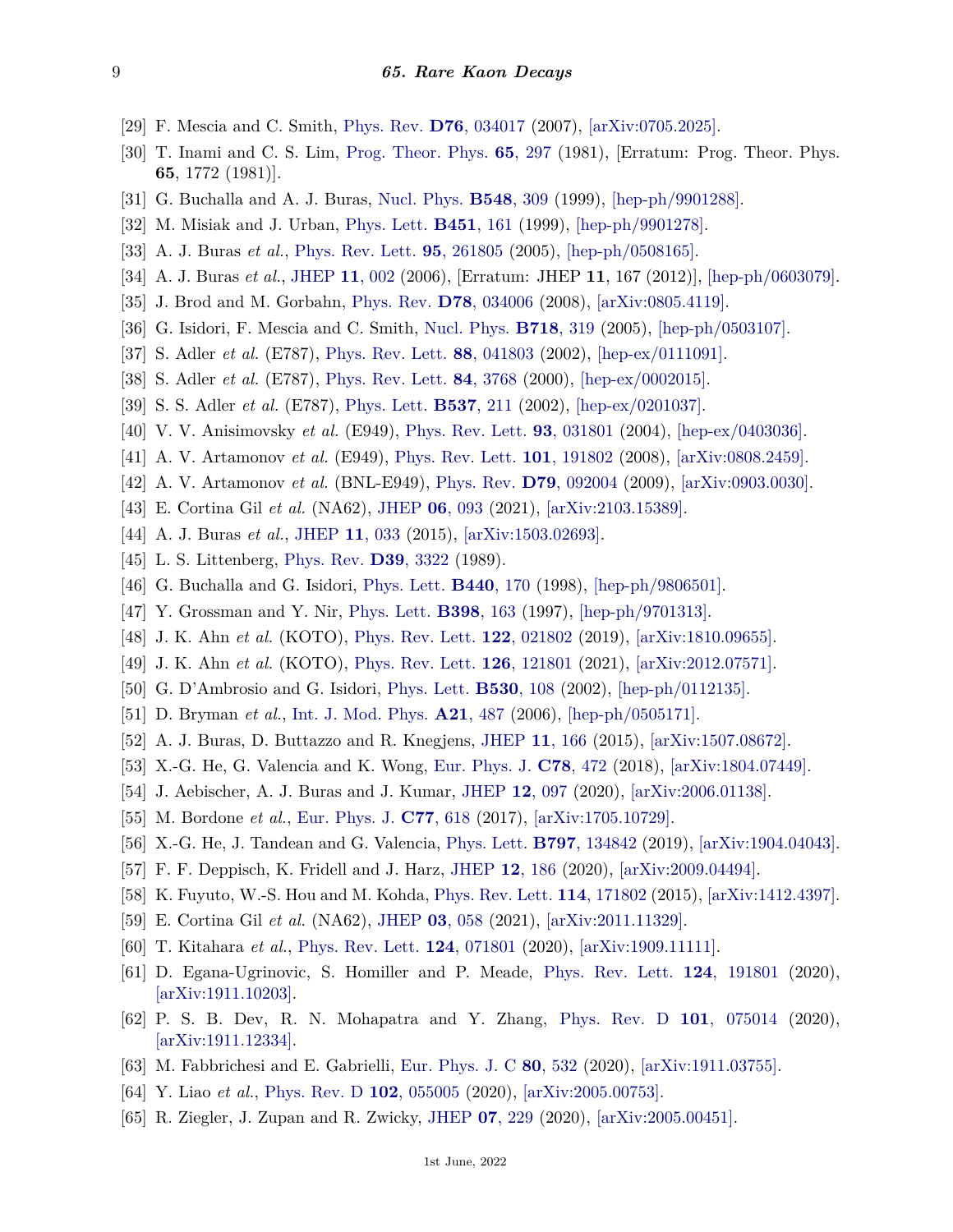- [66] T. Li, X.-D. Ma and M. A. Schmidt, [Phys. Rev. D](http://doi.org/10.1103/PhysRevD.101.055019) **101**[, 055019](http://doi.org/10.1103/PhysRevD.101.055019) (2020), [\[arXiv:1912.10433\].](https://arxiv.org/abs/1912.10433)
- [67] X.-G. He *et al.*, [JHEP](http://doi.org/10.1007/JHEP08(2020)034) **08**[, 034](http://doi.org/10.1007/JHEP08(2020)034) (2020), [\[arXiv:2005.02942\].](https://arxiv.org/abs/2005.02942)
- [68] M. Hostert, K. Kaneta and M. Pospelov, [Phys. Rev. D](http://doi.org/10.1103/PhysRevD.102.055016) **102**[, 055016](http://doi.org/10.1103/PhysRevD.102.055016) (2020), [\[arXiv:2005.07102\].](https://arxiv.org/abs/2005.07102)
- [69] S. Gori, G. Perez and K. Tobioka, [JHEP](http://doi.org/10.1007/JHEP08(2020)110) **08**[, 110](http://doi.org/10.1007/JHEP08(2020)110) (2020), [\[arXiv:2005.05170\].](https://arxiv.org/abs/2005.05170)
- <span id="page-9-0"></span>[70] T. B. de Melo *et al.*, [Phys. Rev. D](http://doi.org/10.1103/PhysRevD.103.115001) **103**[, 115001](http://doi.org/10.1103/PhysRevD.103.115001) (2021), [\[arXiv:2102.06262\].](https://arxiv.org/abs/2102.06262)
- <span id="page-9-1"></span>[71] M. Pospelov, [Phys. Rev.](http://doi.org/10.1103/PhysRevD.80.095002) **D80**[, 095002](http://doi.org/10.1103/PhysRevD.80.095002) (2009), [\[arXiv:0811.1030\].](https://arxiv.org/abs/0811.1030)
- <span id="page-9-2"></span>[72] H. Davoudiasl, H.-S. Lee and W. J. Marciano, [Phys. Rev.](http://doi.org/10.1103/PhysRevD.89.095006) **D89**[, 095006](http://doi.org/10.1103/PhysRevD.89.095006) (2014), [\[arXiv:1402.3620\].](https://arxiv.org/abs/1402.3620)
- <span id="page-9-3"></span>[73] J. R. Batley *et al.* (NA48/2), [Phys. Lett.](http://doi.org/10.1016/j.physletb.2015.04.068) **[B746](http://doi.org/10.1016/j.physletb.2015.04.068)**, 178 (2015), [\[arXiv:1504.00607\].](https://arxiv.org/abs/1504.00607)
- <span id="page-9-4"></span>[74] E. Abouzaid *et al.* (KTeV), [Phys. Rev. Lett.](http://doi.org/10.1103/PhysRevLett.107.201803) **107**[, 201803](http://doi.org/10.1103/PhysRevLett.107.201803) (2011), [\[arXiv:1105.4800\].](https://arxiv.org/abs/1105.4800)
- <span id="page-9-5"></span>[75] Y. C. Tung *et al.* (E391a), [Phys. Rev. Lett.](http://doi.org/10.1103/PhysRevLett.102.051802) **102**[, 051802](http://doi.org/10.1103/PhysRevLett.102.051802) (2009), [\[arXiv:0810.4222\].](https://arxiv.org/abs/0810.4222)
- <span id="page-9-6"></span>[76] L. S. Littenberg and G. Valencia, [Phys. Lett.](http://doi.org/10.1016/0370-2693(96)00845-3) **[B385](http://doi.org/10.1016/0370-2693(96)00845-3)**, 379 (1996), [\[hep-ph/9512413\].](https://arxiv.org/abs/hep-ph/9512413)
- [77] C.-W. Chiang and F. J. Gilman, [Phys. Rev.](http://doi.org/10.1103/PhysRevD.62.094026) **D62**[, 094026](http://doi.org/10.1103/PhysRevD.62.094026) (2000), [\[hep-ph/0007063\].](https://arxiv.org/abs/hep-ph/0007063)
- <span id="page-9-7"></span>[78] C. Q. Geng, I. J. Hsu and Y. C. Lin, [Phys. Rev.](http://doi.org/10.1103/PhysRevD.50.5744) **D50**[, 5744](http://doi.org/10.1103/PhysRevD.50.5744) (1994), [\[hep-ph/9406313\].](https://arxiv.org/abs/hep-ph/9406313)
- <span id="page-9-8"></span>[79] R. Ogata *et al.* (E391a), [Phys. Rev.](http://doi.org/10.1103/PhysRevD.84.052009) **D84**[, 052009](http://doi.org/10.1103/PhysRevD.84.052009) (2011), [\[arXiv:1106.3404\].](https://arxiv.org/abs/1106.3404)
- <span id="page-9-9"></span>[80] S. Adler *et al.* (E787), [Phys. Rev.](http://doi.org/10.1103/PhysRevD.63.032004) **D63**[, 032004](http://doi.org/10.1103/PhysRevD.63.032004) (2001), [\[hep-ex/0009055\].](https://arxiv.org/abs/hep-ex/0009055)
- <span id="page-9-10"></span>[81] C.-Q. Geng and J. Tandean, [Phys. Rev. D](http://doi.org/10.1103/PhysRevD.102.115021) **102**[, 115021](http://doi.org/10.1103/PhysRevD.102.115021) (2020), [\[arXiv:2009.00608\].](https://arxiv.org/abs/2009.00608)
- <span id="page-9-11"></span>[82] D. Ambrose *et al.* (E871), [Phys. Rev. Lett.](http://doi.org/10.1103/PhysRevLett.84.1389) **84**[, 1389](http://doi.org/10.1103/PhysRevLett.84.1389) (2000).
- <span id="page-9-12"></span>[83] G. Valencia, [Nucl. Phys.](http://doi.org/10.1016/S0550-3213(98)00116-3) **[B517](http://doi.org/10.1016/S0550-3213(98)00116-3)**, 339 (1998), [\[hep-ph/9711377\].](https://arxiv.org/abs/hep-ph/9711377)
- <span id="page-9-13"></span>[84] G. D'Ambrosio, G. Isidori and J. Portoles, [Phys. Lett.](http://doi.org/10.1016/S0370-2693(98)00146-4) **[B423](http://doi.org/10.1016/S0370-2693(98)00146-4)**, 385 (1998), [\[hep-ph/9708326\].](https://arxiv.org/abs/hep-ph/9708326)
- <span id="page-9-14"></span>[85] G. Isidori and R. Unterdorfer, [JHEP](http://doi.org/10.1088/1126-6708/2004/01/009) **01**[, 009](http://doi.org/10.1088/1126-6708/2004/01/009) (2004), [\[hep-ph/0311084\].](https://arxiv.org/abs/hep-ph/0311084)
- <span id="page-9-15"></span>[86] D. Gomez Dumm and A. Pich, [Phys. Rev. Lett.](http://doi.org/10.1103/PhysRevLett.80.4633) **80**[, 4633](http://doi.org/10.1103/PhysRevLett.80.4633) (1998), [\[hep-ph/9801298\].](https://arxiv.org/abs/hep-ph/9801298)
- <span id="page-9-16"></span>[87] D. Ambrose *et al.* (BNL E871), [Phys. Rev. Lett.](http://doi.org/10.1103/PhysRevLett.81.4309) **81**[, 4309](http://doi.org/10.1103/PhysRevLett.81.4309) (1998), [\[hep-ex/9810007\].](https://arxiv.org/abs/hep-ex/9810007)
- <span id="page-9-17"></span>[88] R. Aaij *et al.* (LHCb), [Eur. Phys. J.](http://doi.org/10.1140/epjc/s10052-017-5230-x) **C77**[, 678](http://doi.org/10.1140/epjc/s10052-017-5230-x) (2017), [\[arXiv:1706.00758\].](https://arxiv.org/abs/1706.00758)
- <span id="page-9-18"></span>[89] R. Aaij *et al.* (LHCb), [Phys. Rev. Lett.](http://doi.org/10.1103/PhysRevLett.125.231801) **125**[, 231801](http://doi.org/10.1103/PhysRevLett.125.231801) (2020), [\[arXiv:2001.10354\].](https://arxiv.org/abs/2001.10354)
- <span id="page-9-19"></span>[90] G. D'Ambrosio and T. Kitahara, [Phys. Rev. Lett.](http://doi.org/10.1103/PhysRevLett.119.201802) **119**[, 201802](http://doi.org/10.1103/PhysRevLett.119.201802) (2017), [\[arXiv:1707.06999\].](https://arxiv.org/abs/1707.06999)
- <span id="page-9-20"></span>[91] V. Chobanova *et al.*, [JHEP](http://doi.org/10.1007/JHEP05(2018)024) **05**[, 024](http://doi.org/10.1007/JHEP05(2018)024) (2018), [\[arXiv:1711.11030\].](https://arxiv.org/abs/1711.11030)
- <span id="page-9-21"></span>[92] A. Dery *et al.*, [JHEP](http://doi.org/10.1007/JHEP07(2021)103) **07**[, 103](http://doi.org/10.1007/JHEP07(2021)103) (2021), [\[arXiv:2104.06427\].](https://arxiv.org/abs/2104.06427)
- <span id="page-9-22"></span>[93] G. D'Ambrosio *et al.*, [JHEP](http://doi.org/10.1088/1126-6708/1998/08/004) **08**[, 004](http://doi.org/10.1088/1126-6708/1998/08/004) (1998), [\[hep-ph/9808289\].](https://arxiv.org/abs/hep-ph/9808289)
- <span id="page-9-30"></span>[94] C. Dib, I. Dunietz and F. J. Gilman, [Phys. Rev.](http://doi.org/10.1103/PhysRevD.39.2639) **D39**[, 2639](http://doi.org/10.1103/PhysRevD.39.2639) (1989).
- <span id="page-9-24"></span><span id="page-9-23"></span>[95] G. Buchalla, G. D'Ambrosio and G. Isidori, [Nucl. Phys.](http://doi.org/10.1016/j.nuclphysb.2003.09.010) **[B672](http://doi.org/10.1016/j.nuclphysb.2003.09.010)**, 387 (2003), [\[hep-ph/0308008\].](https://arxiv.org/abs/hep-ph/0308008)
- [96] J. R. Batley *et al.* (NA48/1), [Phys. Lett.](http://doi.org/10.1016/j.physletb.2003.10.001) **[B576](http://doi.org/10.1016/j.physletb.2003.10.001)**, 43 (2003), [\[hep-ex/0309075\].](https://arxiv.org/abs/hep-ex/0309075)
- <span id="page-9-25"></span>[97] J. R. Batley *et al.* (NA48/1), [Phys. Lett.](http://doi.org/10.1016/j.physletb.2004.08.058) **[B599](http://doi.org/10.1016/j.physletb.2004.08.058)**, 197 (2004), [\[hep-ex/0409011\].](https://arxiv.org/abs/hep-ex/0409011)
- <span id="page-9-26"></span>[98] S. Friot, D. Greynat and E. De Rafael, [Phys. Lett.](http://doi.org/10.1016/j.physletb.2004.05.069) **[B595](http://doi.org/10.1016/j.physletb.2004.05.069)**, 301 (2004), [\[hep-ph/0404136\].](https://arxiv.org/abs/hep-ph/0404136)
- <span id="page-9-27"></span>[99] G. D'Ambrosio, D. Greynat and M. Knecht, [JHEP](http://doi.org/10.1007/JHEP02(2019)049) **02**[, 049](http://doi.org/10.1007/JHEP02(2019)049) (2019), [\[arXiv:1812.00735\].](https://arxiv.org/abs/1812.00735)
- <span id="page-9-28"></span>[100] G. Ecker, A. Pich and E. de Rafael, [Phys. Lett.](http://doi.org/10.1016/0370-2693(90)91211-S) **[B237](http://doi.org/10.1016/0370-2693(90)91211-S)**, 481 (1990).
- [101] L. Cappiello, G. D'Ambrosio and M. Miragliuolo, [Phys. Lett.](http://doi.org/10.1016/0370-2693(93)91845-E) **[B298](http://doi.org/10.1016/0370-2693(93)91845-E)**, 423 (1993).
- [102] A. G. Cohen, G. Ecker and A. Pich, [Phys. Lett.](http://doi.org/10.1016/0370-2693(93)90307-4) **[B304](http://doi.org/10.1016/0370-2693(93)90307-4)**, 347 (1993).
- <span id="page-9-29"></span>[103] F. Gabbiani and G. Valencia, [Phys. Rev.](http://doi.org/10.1103/PhysRevD.66.074006) **D66**[, 074006](http://doi.org/10.1103/PhysRevD.66.074006) (2002), [\[hep-ph/0207189\].](https://arxiv.org/abs/hep-ph/0207189)